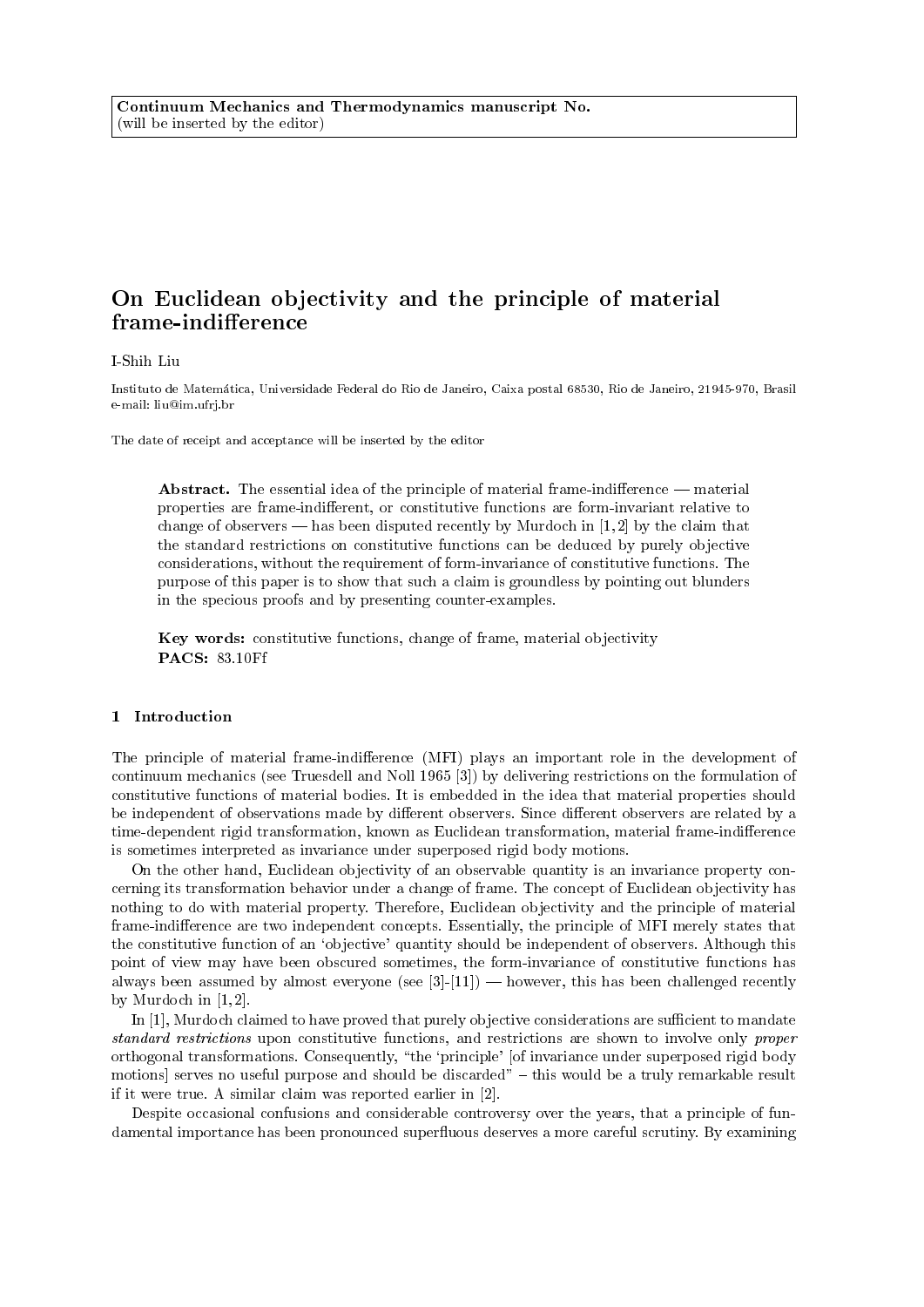the arguments, one can find that the main passages of the proofs in  $[1,2]$  rely on an erroneous interpretation concerning observers and relative motions. Indeed, there is a well-known counter-example, the case of a kinetic gas, first pointed out by Müller [12], and other counter-examples are easy to construct.

Moreover, the question of whether the Euclidean transformation should involve general or only proper orthogonal tensors has always been regarded as a question of denition of choice and should only be decided by experiments. This has been disputed also in [1, 2] from its claim that only proper orthogonal transformations are proved to be allowed. The erroneous proofs also invalidate such a claim.

# 2 Frame of reference and Euclidean objectivity

The event world or space-time  $W$  of continuum mechanics (see [4]) can be mapped onto the product space of a three-dimensional Euclidean space  $\mathcal E$  and the set of real numbers  $\mathbb R$  through a one-to-one mapping,

$$
\phi: \mathcal{W} \to \mathcal{E} \times I\!\!R.
$$

Such a mapping is called a frame of reference. Let us denote by  $W_t$  the totality of simultaneous events at the instant t, and  $\phi_t$  the restriction of  $\phi$  to  $\mathcal{W}_t$ , so  $\phi_t : \mathcal{W}_t \to \mathcal{E}$  associates the placement of an event with a location in the Euclidean space  $\mathcal{E}$ .

A body  $\beta$  is a set of material points, and we shall place it, through a one-to-one mapping, with a region in  $\mathcal E$  relative to a frame of reference. Such an identification is called a configuration of the body. A motion of the body is a continuous sequence of configurations in time. More specifically, we consider

$$
\mathcal{B} \xrightarrow{\bar{X}t} \mathcal{W}_t \xrightarrow{\phi_t} \mathcal{E}, \qquad \mathbf{x} = \phi_t(\tilde{\chi}_t(X)) = \tilde{\chi}_{\phi_t}(X);
$$

then  $\tilde{\chi}_{\phi_t} = \phi_t \circ \tilde{\chi}_t$  is a motion of the body  $\beta$  relative to the frame of reference  $\phi$ . We shall write  $X(\cdot, t) = \tilde{\chi}_{\phi_t}(\cdot)$ , and hence denote the motion as  $X(X, t)$ ,

$$
\mathcal{X}: \mathcal{B} \times \mathbb{R} \to \mathcal{E}, \qquad \mathbf{x} = \mathcal{X}(X, t).
$$

Let  $\phi$  and  $\phi^*$  be two frames of reference. We call

$$
\phi^* \circ \phi^{-1} : \mathcal{E} \times \mathbb{R} \to \mathcal{E} \times \mathbb{R}
$$

a change of frame from  $\phi$  to  $\phi^*$ . In general, the change of frame which maps  $(x, t)$  to  $(x^*, t^*)$  is a Euclidean transformation given by

$$
x^* = Q(t)(x - x_o) + c(t), \qquad t^* = t + a,
$$
\n(1)

for some  $a \in \mathbb{R}$ ,  $x_o \in \mathcal{E}$ ,  $c(t) \in \mathcal{E}$ , and  $Q(t) \in \mathcal{O}$ , where  $\mathcal O$  is the group of orthogonal transformations on the translation space V of the Euclidean space  $\mathcal{E}$ . In particular,  $* := \phi_t^* \circ \phi_t^{-1} : \mathcal{E} \to \mathcal{E}$  is given by

$$
x^* = \phi_t^* (\phi_t^{-1}(x)) = Q(t)(x - x_o) + c(t).
$$
 (2)

The change of frame  $*$  on the Euclidean space  $\mathcal E$  gives rise to a linear mapping on the translation space V of E in the following way: Let  $v = x_2 - x_1 \in V$  be the difference vector of  $x_1, x_2 \in \mathcal{E}$  in the frame  $\phi$ , and  $\mathbf{v}^* = \mathbf{x}_2^* - \mathbf{x}_1^* \in V$  be the corresponding difference vector in the frame  $\phi^*$ . Then from (2), it follows immediately that

$$
\boldsymbol{v}^* = Q(t)\boldsymbol{v}.
$$

Any vector quantity in  $V$ , which has this transformation property, is said to be objective with respect to Euclidean transformations. Euclidean objectivity can be extended to any tensor spaces of  $V$ . In particular, we say that a scalar s, a vector  $v$ , or a tensor T is a Euclidean objective (or simply objective) quantity, if

$$
s^* = s, \qquad \mathbf{v}^* = Q(t)\mathbf{v}, \qquad T^* = Q(t)TQ(t)^T.
$$

Let  $X(X, t)$  be a motion of the body in the frame  $\phi$ , and  $X^*(X, t^*)$  be the corresponding motion in  $\phi^*$ . Then from (2), we have

$$
\chi^*(X, t^*) = Q(t)\big(\chi(X, t) - x_o\big) + c(t), \qquad X \in \mathcal{B}.\tag{3}
$$

Consequently, the transformation property of a kinematic quantity, associated with positions of the motion in  $\mathcal{E}$ , can be derived from (3). In particular, one can easily show that the velocity and the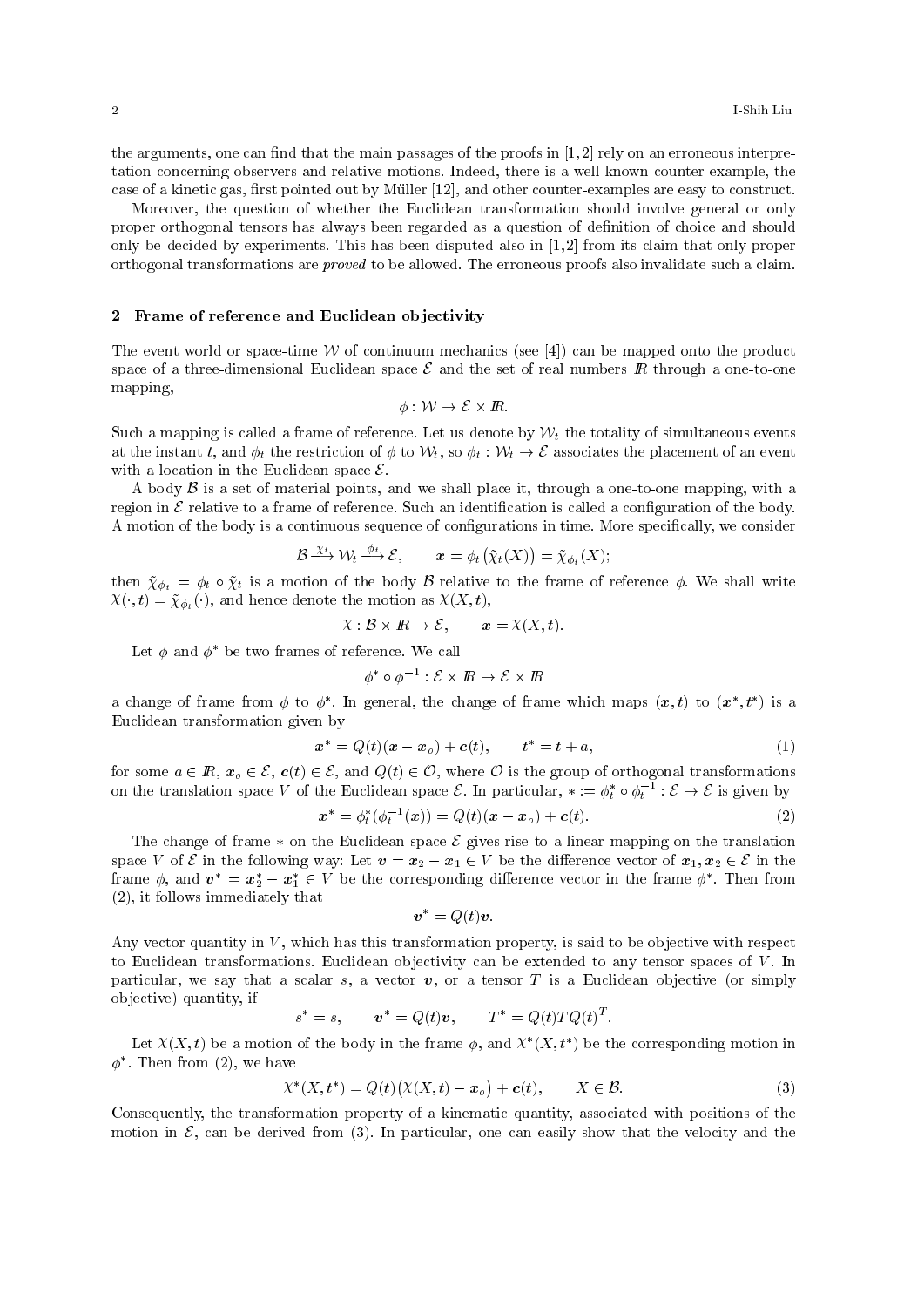On Euclidean objectivity and the principle of material frame-indifference 33

velocity gradient are not objective quantities; while the surface normal and the symmetric part of the velocity gradient are objective quantities (for general discussions of kinematic quantities and their transformation properties, please see  $[3]-[7]$ .

On the other hand, the transformation properties of physical quantities, such as mass density, energy, force, temperature etc., cannot be derived in a change of frame, and their objectivity are usually postulated. For example, mass density, internal energy (but not the total energy), body force, surface traction, and temperature are regarded as objective physical quantities.

# 3 Constitutive relations

The most important aspect of changes of frame lies in the formulation of constitutive functions. For simplicity, we shall consider only mechanical theory.

Consider a motion X relative to the frame  $\phi$  and let  $T(X, t)$  be the value of the Cauchy stress tensor at the material point X and time t in the frame  $\phi$ . We postulate the constitutive relation in the following form,

$$
T(X,t) = \mathcal{F}_{\phi}(X^t, X), \qquad X \in \mathcal{B}, \tag{4}
$$

where  $\mathcal{F}_{\phi}$  is a functional and the argument function  $\chi^t : \mathcal{B} \times [0, \infty) \to \mathcal{E}$  stands for the past history of the motion up to the instant  $t$ ,  $X^t(Y,s) = X(Y,t-s)$  for  $Y \in \mathcal{B}$  and  $0 \le s < \infty$ . Similarly, relative to the frame  $\phi^*$ , the corresponding constitutive relation can be written as

$$
T^*(X, t^*) = \mathcal{F}_{\phi^*}\big((X^t)^*, X\big), \qquad X \in \mathcal{B},\tag{5}
$$

where  $(X^{t})^{*}(Y, s) = X^{*}(Y, t^{*} - s)$  and from (3), we have  $(\chi^t)^*(Y,s) = Q(t-s)\left(\chi^t(Y,s) - \mathbf{x}_o\right) + \mathbf{c}(t-s).$  (6)

#### 3.1 Euclidean objectivity

Since surface traction and surface normal are objective vectors, it follows that the Cauchy stress is an objective tensor, i.e.,  $T^*(X, t^*) = Q(t)T(X, t)Q(t)^T$ . Therefore, from (4) and (5), it follows that

$$
\mathcal{F}_{\phi^*}\big((\chi^t)^*, X\big) = Q(t)\mathcal{F}_{\phi}\big(\chi^t, X\big)Q(t)^T, \qquad X \in \mathcal{B},\tag{7}
$$

for any motion history  $\chi^t$  and where  $Q(t)$  is the orthogonal part of the change of frame from  $\phi$  to  $\phi^*$ . This will be referred to as the condition of Euclidean objectivity, or simply, the objectivity condition.<sup>1</sup> Note that this condition has nothing to do with the material nature of the function  $\mathcal{F}_{\phi}$  itself. In fact, it can be regarded as the definition of  $\mathcal{F}_{\phi^*}$ , once the constitutive function  $\mathcal{F}_{\phi}$  is given.

## 3.2 Principle of material frame-indifference

Since any intrinsic property of materials should be independent of frame of reference, it is required that for any objective quantity, the constitutive function must be invariant with respect to any change of frame. Mathematically, the principle can be stated as follows:

The constitutive function of an objective quantity must be independent of the frame, i.e.,  $\mathcal{F}_{\phi}(\cdot, X) = \mathcal{F}_{\phi^*}(\cdot, X)$  for any frames of reference  $\phi$  and  $\phi^*$ .

This is also referred to as form-invariance of constitutive functions (see [11]).

Combining the form-invariance with the condition of Euclidean objectivity (7), we obtain

$$
\mathcal{F}((X^t)^*, X) = Q(t)\mathcal{F}(X^t, X)Q(t)^T, \qquad \forall Q(t) \in \mathcal{O}, X \in \mathcal{B},
$$
\n(8)

and for any motion history  $\chi^t$ . Since this condition involves only the function  $\mathcal{F} = \mathcal{F}_{\phi} = \mathcal{F}_{\phi^*}$ , it imposes restrictions upon the constitutive function  $\mathcal F$  for a legitimate material model (referred to as the 'standard restrictions' in  $[1]$ ). It is usually referred to as the condition of *material* objectivity, to impart its relevance in characterizing material property.

 $1$  In [1], Murdoch regarded this as the 'one motion, two observers' aspect of objectivity, and he called it 'invariance under superposed virtual rigid body motions'. This is sometimes misinterpreted as a version of the principle of material frame-indifference (see e.g., Chap. 6 in  $[8]$ ).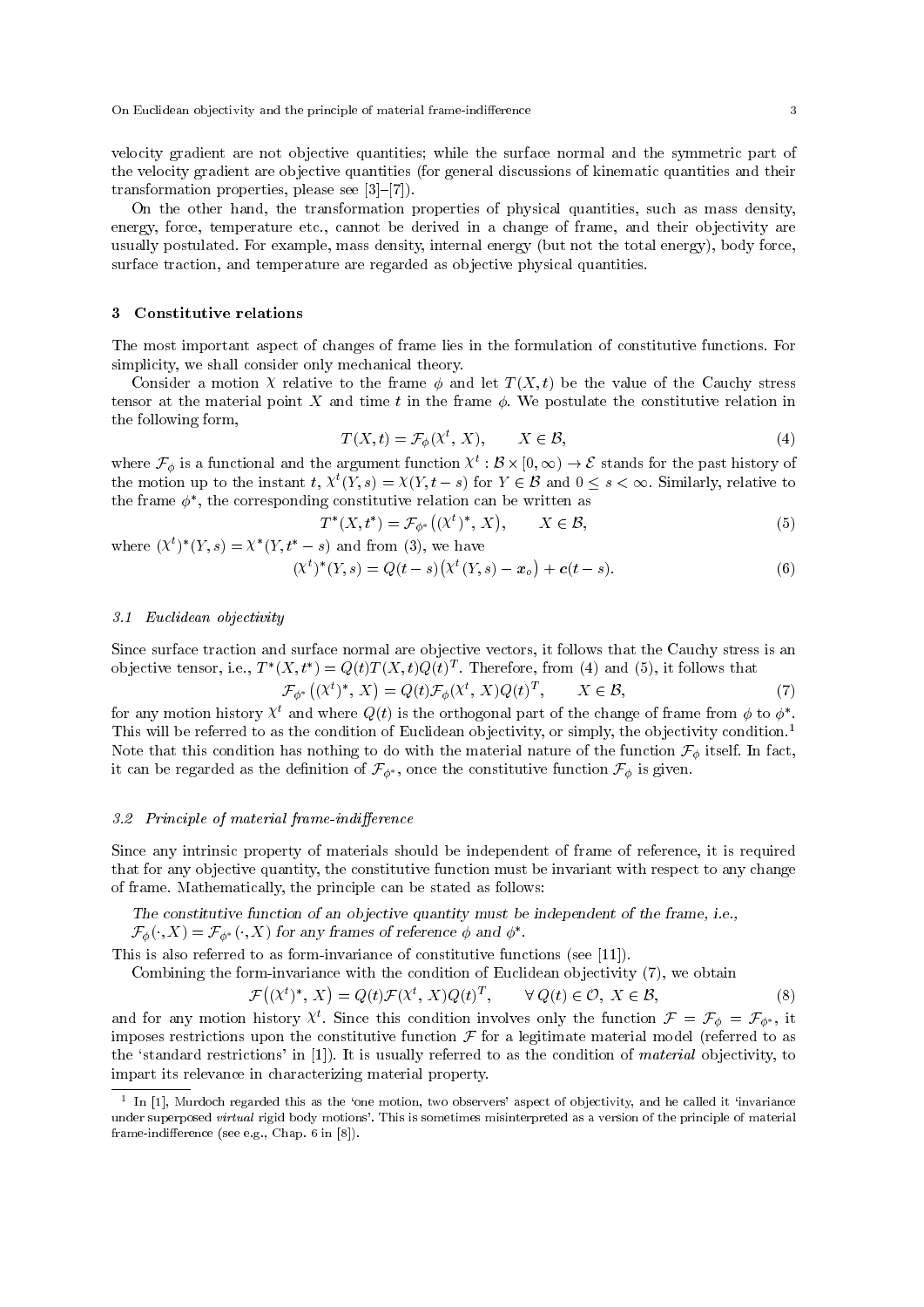Moreover since  $(\mathbf{\chi}^t)^*$  and  $\mathbf{\chi}^t$  can be regarded as relative rigid body motions related by (6), the material objectivity condition (8) has been postulated as a different version of MFI, known as the principle of invariance under superposed rigid body motions from the perspective of a single observer (abbreviated in [1] to `isrbm', in the sense of `one observer, two motions').

One can easily verify that the three concepts  $-$  (i) Euclidean objectivity of a constitutive quantity, (ii) the form-invariance of constitutive functions (equivalently, the principle of MFI), and (iii) the principle of invariance under superposed rigid body motions – are not mutually independent, and any two of them imply the third as pointed out in [11].

#### 4 Euclidean objectivity vs. material objectivity

It is claimed in  $[1, 2]$  that the (Euclidean) objectivity condition  $(7)$  implies the 'standard restrictions', i.e., the condition of material objectivity (8), without invoking the form-invariance of the principle of MFI. Therefore, only Euclidean objectivity is relevant in the formulation of constitutive theories of material bodies, and Murdoch regarded the principle of `isrbm' (the version of MFI in the sense of 'one observer, two motions'), as a red herring: it is "neither physical nor necessary". But is it true? Let us give a counter-example and then look at the proofs in  $[1,2]$  to see where they went wrong.

#### 4.1 A counter-example

Consider the constitutive relation (4) of a material body in the frame  $\phi$  given by

$$
T(X,t) = \hat{T}(D) = \lambda(e \cdot De)I + \mu D,\tag{9}
$$

where  $\lambda$  and  $\mu$  are material constants, I is the identity tensor, D is the symmetric part of the velocity gradient, and  $e$  is a constant unit vector. Both D and  $e$  are objective quantities. The corresponding constitutive relation (5) in the frame  $\phi^*$  is given by

$$
T^*(X, t^*) = \hat{T}^*(D^*) = \lambda(e^* \cdot D^*e^*)I + \mu D^*.
$$
 (10)

Note that the constitutive function  $\hat{T}^*$  depends "explicitly" on the frame, since  $e^* = Q(t)e$ , where  $Q(t) \in \mathcal{O}$  is associated with the change of frame from  $\phi$  to  $\phi^*$ .

Since,  $D^* = QDQ^T$  and  $e^* = Qe$ ,

$$
\hat{T}^*(D^*) = \lambda (Q\boldsymbol{e}) \cdot (QDQ^T)(Q\boldsymbol{e})I + \mu QDQ^T = Q(\lambda(\boldsymbol{e} \cdot D\boldsymbol{e})I + \mu D)Q^T = Q\hat{T}(D)Q^T,
$$

and hence it satisfies the objectivity condition  $(7)$ . On the other hand,

$$
\hat{T}(QDQ^{T}) = \lambda(e \cdot (QDQ^{T})e)I + \mu QDQ^{T} \neq Q(\lambda(e \cdot De)I + \mu D)Q^{T} = Q\hat{T}(D)Q^{T}.
$$

Consequently, it does not satisfy the restriction of material objectivity (8) in the present case.

Therefore, although the relations (9) and (10), in  $\phi$  and  $\phi^*$  respectively, satisfy the objectivity condition, they cannot be adopted as constitutive relations of a legitimate material model. Note that they are not form-invariant. To satisfy the form-invariance, it would have to define, instead of  $(10)$ ,

$$
T^*(X, t^*) = \hat{T}(D^*) = \lambda(e \cdot D^*e)I + \mu D^*,
$$

which in turn, does not satisfy the objectivity condition. A similar example for an elastic material is given in Sec. 5.

Another well-known counter-example, the case of a kinetic gas, first investigated by Müller [12], concerning constitutive equations with explicit presence of the spin of the frame, is shown to be Euclidean objective but does not satisfy the principle of MFI (see [11,12]).<sup>2</sup>

<sup>2</sup> Apparently Murdoch did not regard this as a counter-example, because he considered the spin of the frame as a constitutive variable, so that objective combinations involving spin are allowed in the constitutive equations (see [13]).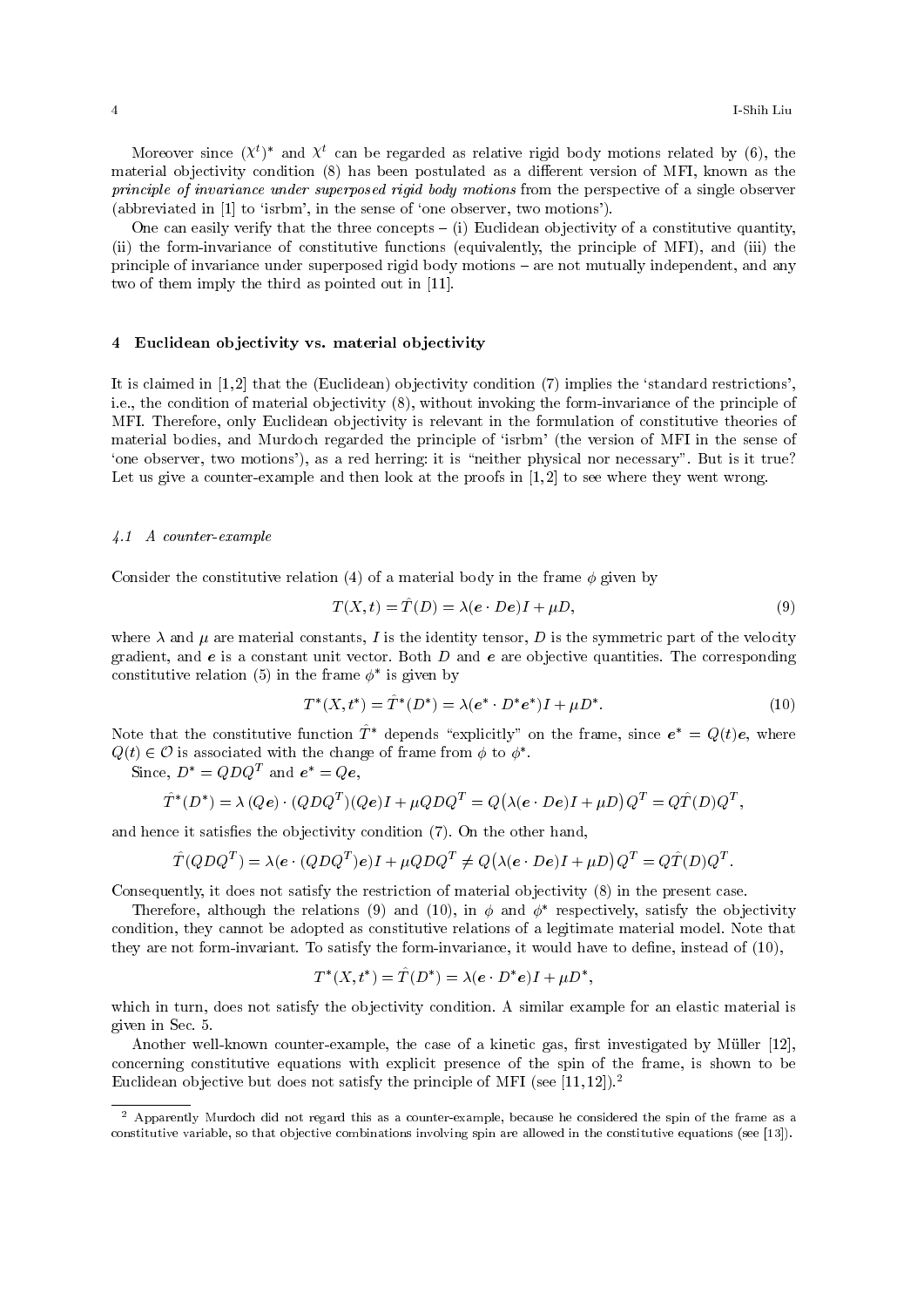On Euclidean objectivity and the principle of material frame-indierence 5

# $4.2$  The "proof" in [1]

Now let us examine the seemingly elegant "proof" in [1]. For simplicity, take  $T(X, t) = \hat{T}(D(X, t))$ and  $T^*(X, t^*) = \hat{T}^*(D^*(X, t^*))$  as an example. The proof goes like this (all examples considered in [1] follow the same pattern of reasoning):

From the objectivity condition (7),

 $\hat{T}^*\left(D^*(X, t^*)\right) = Q(t)\hat{T}\left(D(X, t)\right)Q(t)^T, \text{ where } D^*(X, t^*) = Q(t)D(X, t)Q(t)^T$  $(11)$ Now consider "two possible relative motions" of  $\phi$  and  $\phi^*$  which correspond to the same state  $(D^*)$  in  $\phi^*$  "at the given instant" t. From the  $\phi$  perspective there will be two different velocity gradients  $D_1$ and  $D_2$ , related to  $D^*$  via two different orthogonal-valued functions  $Q_1(t)$  and  $Q_2(t)$ . Specifically,<br> $Q_2D_2Q_2^T = D^* = Q_1D_1Q_1^T$ , (12)

 $Q_2 D_2 Q_2^T = D^* = Q_1 D_1 Q_1^T$ 

and from 
$$
(11)
$$
,

$$
Q_2\hat{T}(D_2)Q_2^T = \hat{T}^*(D^*) = Q_1\hat{T}(D_1)Q_1^T.
$$
\n(13)

Now let an orthogonal transformation be defined as

$$
Q(t) = Q_2(t)^T Q_1(t).
$$

Then from (12),  $D_2 = Q D_1 Q^T$ , and by writing  $D_1$  as  $D$ , (13) implies

$$
\hat{T}(QDQ^T) = Q\hat{T}(D)Q^T,\tag{14}
$$

 $,$  (12)

which establishes the condition of material objectivity (8) in the present case, without invoking the form-invariance of constitutive functions.  $\Box$ 

The proof is simple enough. However, let us examine the quoted expression, "two possible relative motions" of  $\phi$  and  $\phi^*$ . Since by definition, any two observers (i.e., two frames of reference) are related by a (one and only one) relative motion of time-dependent rigid transformation, any two relative motions with respect to  $\phi^*$  are necessarily associated with two different observers, say  $\phi_1$  and  $\phi_2$ . In other words, by denoting the constitutive functions as  $\hat{T}_1$  and  $\hat{T}_2$  respectively in  $\phi_1$  and  $\phi_2$ , relation (13) should read

$$
Q_2 \hat{T}_2(D_2) Q_2^T = \hat{T}^*(D^*) = Q_1 \hat{T}_1(D_1) Q_1^T,
$$

while from the transformation property of the velocity gradient, relation (12) is valid at any instant (therefore, emphasizing "at the given instant" in the proof is pointless). Consequently, conclusion  $(14)$ becomes

$$
\hat{T}_2(QDQ^T) = Q\hat{T}_1(D)Q^T,
$$

which is simply the objectivity condition (11) for the change of frame from  $\phi_1$  to  $\phi_2$ , and the proof is void.

A similar version of the proof was also mentioned in [1], by considering a single relative motion of  $\phi$  and  $\phi^*$  and a "process" in which the values of  $D^*$  are the same at distinct instants  $t_1$  and  $t_2$ , i.e.,

$$
Q(t_2)D(t_2)Q(t_2)^T = D^*(t_2^*) = D^*(t_1^*) = Q(t_1)D(t_1)Q(t_1)^T.
$$
\n(15)

This is equivalent to (12), and consequently, the same conclusion (14) can also be obtained. And as a result of this conclusion,  $Q = Q(t_2)^T Q(t_1)$  must be a proper orthogonal transformation. Indeed, since det  $Q(t) = \pm 1$  and by continuity det  $Q(t_1)$  and det  $Q(t_2)$  must have the same sign (in [1] a different reasoning was employed). Therefore only proper orthogonal transformations are allowed in the condition (14).

Of course, the restriction (14) should hold for any  $D(t)$  as required by the principle of 'isrbm'. However, the above reasoning can not be true for any  $D(t)$  in general, since the "process" which satisfies relation (15) at some instants  $t_1$  and  $t_2$  is only possible if  $D(t_1)$  and  $D(t_2)$  have the same eigenvalues. In other words, neither the principle of `isrbm' and nor the claim that only proper orthogonal transformations are allowed has been proved by purely objective considerations.

# $\angle 4.3$  The "proof" in [2]

A different "proof" was presented as a remark in  $[2]$ . Take the same example for simplicity (the original proof was for elastic materials<sup>3</sup>). The proof goes in a few steps:

<sup>&</sup>lt;sup>3</sup> In retrospect, I found that the same proof was presented in [14].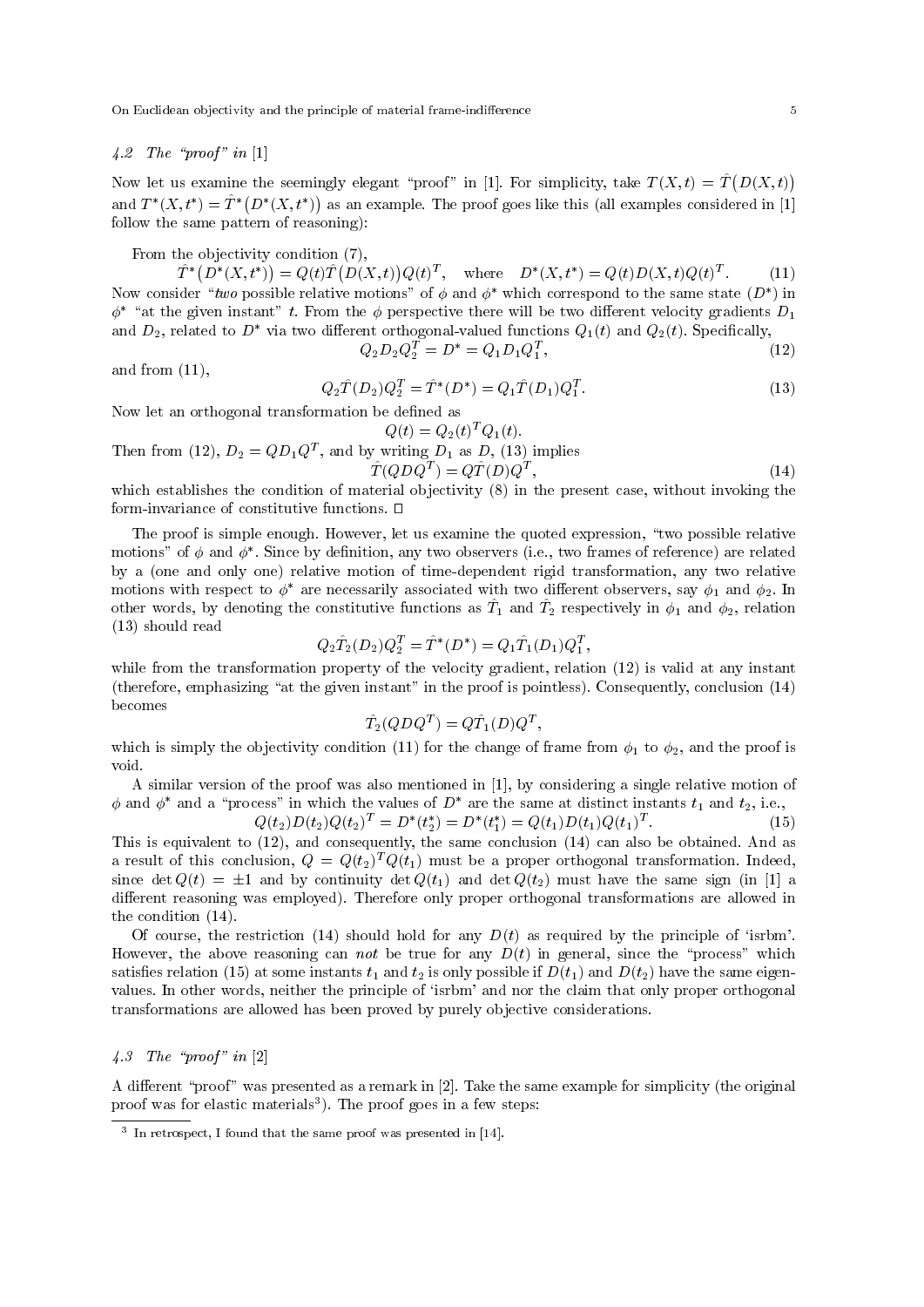Suppose that at the instants  $t_1$  and  $t_2$ , the perceived views by the observers  $\phi$  and  $\phi^*$ , are related by the corresponding  $Q_1 = Q(t_1)$  and  $Q_2 = Q(t_2)$ , and let  $Q = Q_2^T Q_1$ . Then from the objectivity condition,

$$
Q_1 \hat{T}(D_1) Q_1^T = \hat{T}^*(Q_1 D_1 Q_1^T) = \hat{T}^*(Q_2 (Q_2^T Q_1) D_1 (Q_1^T Q_2) Q_2^T)
$$
  
=  $\hat{T}^*(Q_2 (Q D_1 Q^T) Q_2^T)^{\omega} = \gamma^* Q_2 \hat{T}(Q D_1 Q^T) Q_2^T,$  (16)

which implies the standard restriction of material objectivity,

 $\hat{T}(QD_1Q^T) = Q\hat{T}(D_1)Q^T.$ 

The above restriction should hold for any  $Q$  is a consequence of the arbitrariness of observer  $\phi^*$ . Moreover, by the argument as before, Q must be a proper orthogonal transformation.  $\Box$ 

The proof is surprisingly simple. Now let us take a more careful look at the crucial passage indicated by " = " in (16). Since the constitutive functions are not assumed to be form-invariant, we may write

$$
T(X,t) = \hat{T}(D(X,t), \phi_t), \qquad T^*(X,t^*) = \hat{T}^*(D^*(X,t^*), \phi_t^*),
$$

in which the frame-dependence is indicated explicitly, and the objectivity condition reads

$$
\hat{T}^* (Q(t)D(X, t)Q(t)^T, \phi_t^*) = Q(t)\hat{T}(D(X, t), \phi_t)Q(t)^T
$$

which should hold for any  $D(X, t)$  and for any change of frame from  $\phi$  to  $\phi^*$  associated with  $Q(t)$ . Moreover, it is important to note that the equation is evaluated at any instant  $t$ ; in particular, both  $Q(t)$  and  $\phi_t$  must be evaluated at the same instant. Therefore, the following expression,

$$
\hat{T}^*\big(Q(t_2)D(X,t_1)Q(t_2)^T,\phi_{t_1}^*\big)=Q(t_2)\hat{T}\big(D(X,t_1),\phi_{t_1}\big)Q(t_2)^T,
$$

with  $Q(t_2)$  and  $\phi_{t_1}$  at different instants, is not valid in general (check this out from the counterexample). This is exactly what happens in the crucial passage in (16) and the proof is invalid.

#### 5 Remarks on constitutive relations in referential description

In Sec. 3, we have formulated constitutive functions in the material description, i.e., they are regarded as functions of  $(X, t)$  for  $X \in \mathcal{B}$ . Let us turn to the referential description by introducing a reference configuration of the body (see [9]).

Let  $\tilde{\kappa} : \mathcal{B} \to \mathcal{W}_{t_0}$  be a reference placement of the body at some instant  $t_0$ . Then  $\kappa = \phi_{t_0} \circ \tilde{\kappa} : \mathcal{B} \to \mathcal{E}$ and  $\kappa^* = \phi_{t_0}^* \circ \tilde{\kappa} : \mathcal{B} \to \mathcal{E}$  are the two corresponding reference configurations of  $\mathcal{B}$  in the frames  $\phi$  and  $t_{0}$  $\phi^*$  at the same instant, and

$$
\mathbf{X} = \kappa(X) \in \mathcal{E}, \qquad \mathbf{X}^* = \kappa^*(X) \in \mathcal{E}, \qquad X \in \mathcal{B}.
$$

Let us denote by  $\gamma = \kappa^* \circ \kappa^{-1}$  the change of reference configuration from  $\kappa$  to  $\kappa^*$  in the change of frame. Then it follows that  $\gamma = \phi_{t_i}^*$  $_{t_0}^* \circ \phi_{t_0}^{-1}$  and by (2), we have

$$
\boldsymbol{X}^* = \gamma(\boldsymbol{X}) = K(\boldsymbol{X} - \boldsymbol{x}_o) + \boldsymbol{c}(t_0),\tag{17}
$$

;

where  $K = \nabla_{\mathbf{X}} \gamma = Q(t_0)$  is a constant orthogonal tensor.

The motion in referential description relative to the change of frame is given by

$$
\mathbf{x} = \mathcal{X}(X, t) = \mathcal{X}(\kappa^{-1}(\mathbf{X}), t) = \mathcal{X}_{\kappa}(\mathbf{X}, t), \qquad \qquad \mathcal{X} = \mathcal{X}_{\kappa} \circ \kappa,
$$

$$
x^* = \chi^*(X, t^*) = \chi^*\left(\kappa^{*-1}(\boldsymbol{X}^*), t^*\right) = \chi^*_{\kappa^*}(\boldsymbol{X}^*, t^*), \qquad \chi^* = \chi^*_{\kappa^*} \circ \kappa^*.
$$

The constitutive functions in (4) and (5) can now be written as

$$
\mathcal{F}_{\phi}(\mathcal{X}^{t}, X) = \mathcal{F}_{\phi}(\mathcal{X}^{t}_{\kappa} \circ \kappa, X) := \mathcal{H}_{\phi}(\mathcal{X}^{t}_{\kappa}, \mathbf{X}),
$$
  

$$
\mathcal{F}_{\phi^{*}}((\mathcal{X}^{t})^{*}, X) = \mathcal{F}_{\phi^{*}}((\mathcal{X}^{t}_{\kappa})^{*} \circ \kappa^{*}, X) := \mathcal{H}_{\phi^{*}}((\mathcal{X}^{t}_{\kappa})^{*}, \mathbf{X}^{*}).
$$

Since form-invariance requires  $\mathcal{F}_{\phi} = \mathcal{F}_{\phi^*}$ , it implies that the constitutive functions in the referential description are related by

$$
\mathcal{H}_{\phi^*}\big((\chi_{\kappa}^t)^*, \, \boldsymbol{X}^*\big) = \mathcal{H}_{\phi}\big((\chi_{\kappa}^t)^* \circ \gamma, \, \boldsymbol{X}\big),
$$

where  $\gamma = \kappa^* \circ \kappa^{-1} = \phi_{t_i}^*$  $t_0^* \circ \phi_{t_0}^{-1}$ . Therefore, they are not form-invariant in general, i.e.,  $\mathcal{H}_{\phi^*} \neq \mathcal{H}_{\phi}$ , but rather they are related in the above manner.<sup>4</sup>

<sup>&</sup>lt;sup>4</sup> If the reference configuration is assumed to be unaffected by the change of frame (see p.308 of [3]), then  $\gamma$  is an identity map on  $\mathcal E$ , and  $\mathcal H$  is form-invariant,  $\mathcal H_{\phi^*} = \mathcal H_\phi$ . Moreover, under this assumption,  $K = I$ .